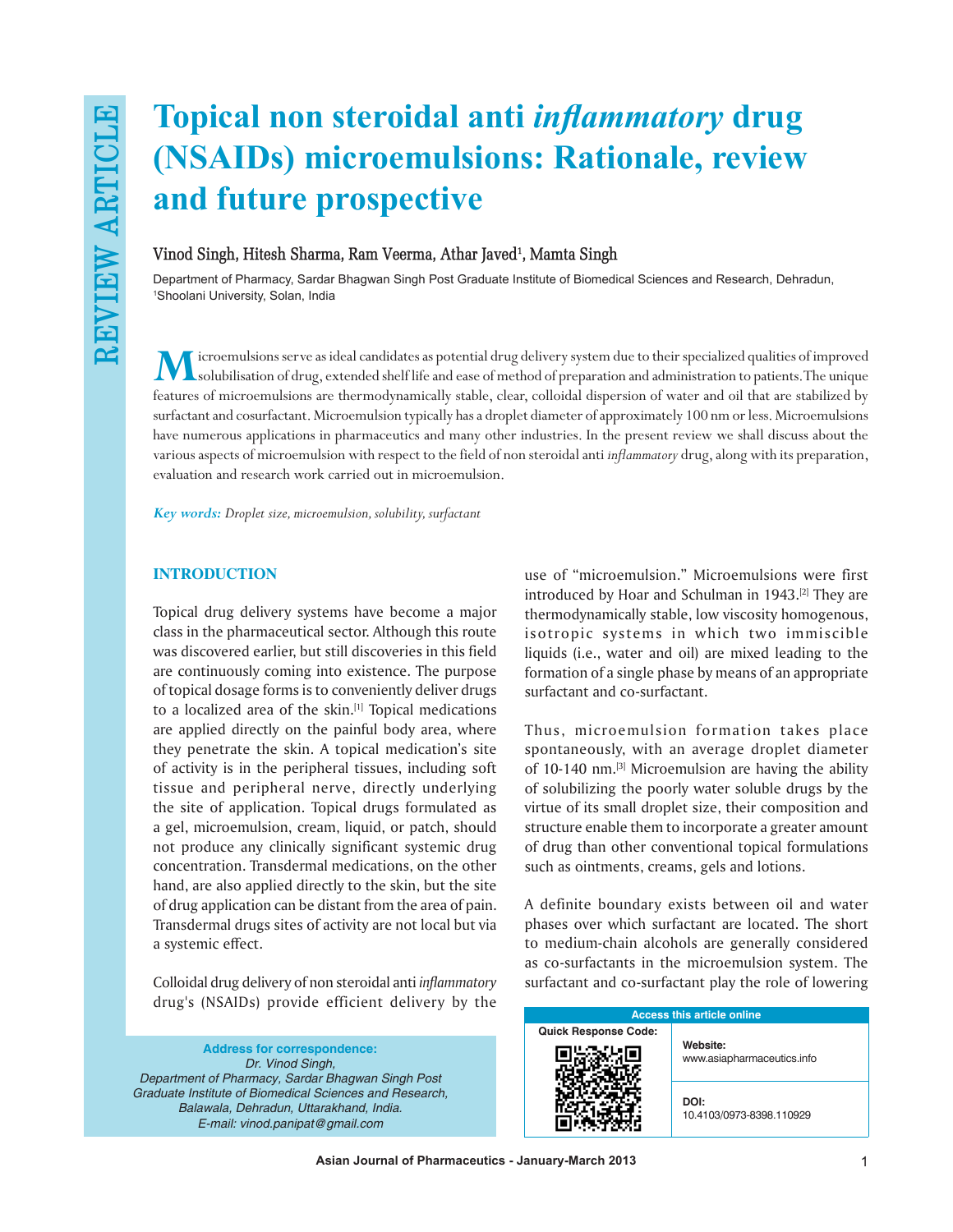the interfacial tension of the system. Conventional surfactant molecules comprised polar head group region and non‑polar tail region. The existence of micro‑domains of different polarity within the same single‑phase solution enables both hydrophilic and lipophilic drugs to be solubilized. The unique property of microemulsion for increased solubility of drugs makes NSAIDs a suitable candidate for the topical delivery.

Non‑steroidal anti‑inflammatory drugs are the most popular and most widely used drugs for the treatment of pain, inflammation, and are the choice of drugs for the treatment of various types of arthritis. They are *Cyclooxygenase*-2 (Cox‑2) inhibitor with inhibit prostaglandin synthesis responsible for inflammation. Majority of NSAIDs are administered orally and due to the adverse effects associated with the orally administered NSAIDs, such as gastric and duodenal irritation. Therefore, by the use of microemulsion as topical delivery system for the delivery of NSAIDs, several other toxicities such as nausea, vomiting and diarrhea caused to the high concentration of NSAIDs in the alimentary canal can also be avoided. The use of NSAIDs topically prevents dose related adverse effects of such as acute renal insufficiency and prostaglandin inhibition. Numerous other advantages of topically administered NSAIDs include higher concentration at the desired site that blood levels, increased permeation of drugs through the stratum corneum, absence of gastric degradation and hepatic first pass effect and lastly as it is administered topically it does not require any professional supervision and nor does it have the stigma associated needles as compared to parental dosage form.[4] Therefore, microemulsion serves as an ideal delivery system for the delivery of NSAIDs.

# **ADVANTAGES OF MICROEMULSION**

The advantages of microemulsion for the topical delivery of drugs:[5‑9]

- 1. The increased thermodynamic activity of the drug may favor it's partitioning into the skin, by favoring drug diffusion.
- 2. The ingredients of microemulsion may reduce the diffusional barrier of the stratum corneum and increase the permeation rate of drug via skin by acting as permeation enhancers and "super solvents" of drug.
- 3. Good thermodynamically stable and inexpensive.
- 4. It is used as a vehicle for topical and transdermal applications, to enhance the bioavailability for poorly water soluble drug.
- 5. It acts as "super solvents" of drug. They can solubilize both hydrophilic and lipophilic drugs, including drugs that are relatively insoluble in both aqueous and hydrophobic solvents.
- 6. Microemulsions are having wide applications in colloidal drug delivery systems for the purpose of drug targeting and controlled release.[10]
- 7. It is a better drug delivery system as compared to other drug delivery systems [Table 1].

## **Table 1: Comparative study among various delivery systems**

| Various colloidal delivery system <sup>[17]</sup> |                                                                                       |                                                                                                  |
|---------------------------------------------------|---------------------------------------------------------------------------------------|--------------------------------------------------------------------------------------------------|
| <b>Delivery</b><br>system                         | <b>Advantages</b>                                                                     | <b>Disadvantages</b>                                                                             |
| <b>Micelles</b>                                   | Low viscosity, small<br>droplet size, easy<br>preparation long shelf<br>life          | Low solubilisation<br>potential toxicity<br>of surfactant                                        |
| Microemulsions                                    | High solubility of drug,<br>small droplet size<br>easy preparation long<br>shelf life | Large amount of<br>surfactant drug<br>solubility affected<br>potential toxicity<br>of surfactant |
| Emulsions                                         | Less surfactant high<br>solubility drug-carrie                                        | High viscosity<br>instability large<br>droplets, short<br>shelf life                             |
| Liposomes                                         | Composition-lecithin-<br>cholesterol                                                  | Difficult to prepare<br>and control size<br>high viscosity                                       |
| Nanoparticles                                     | Long storage life, slow<br>degradation in body                                        | Polymers are not<br>bio-acceptable                                                               |

## **DISADVANTAGES OF MICROEMULSION**

- 1. The major drawback with a microemulsion application is a high concentration and a narrow range of physiologically acceptable surfactants and cosurfactants.[11,12]
- 2. It has limited potential in topical application due to their toxic and irritant properties of components of the microemulsion.
- 3. The low viscosity of microemulsion restrains its clinical application due to inconvenient use.
- 4. Microemulsion stability is influenced by environmental parameters such as temperature and ph.
- 5. NSAIDs, delivered by the use of microemulsion share constraining characteristics such as low molecular mass of the drug (<500 da), high lipophilicity of the drug (log *P* in the range of 1-3, where  $log P = 1$  means 10:1 organic: Aqueous), low melting point  $(<200^{\circ}C$ ) and high potency (dose is <50 mg per day), <a>[13-16]</a> therefore, the drug must be potent enough to reach the site in appropriate quantity at the site of action.
- 6. Topical preparations are concerned with the medicaments applied to the surface of a part of the body and have pharmacological effects only in a specific area of the body and are formulated in such a manner aiming that the systemic absorption of the medicament is minimal. NSAID administered topically penetrate slowly and in small quantities into the systemic circulation; compared with equivalent oral administration, the bioavailability and maximal plasma NSAID concentration after topical application are generally less than 5 and 15%, respectively, as compared to oral administration, NSAID achieves a higher concentration in dermis when applied topically.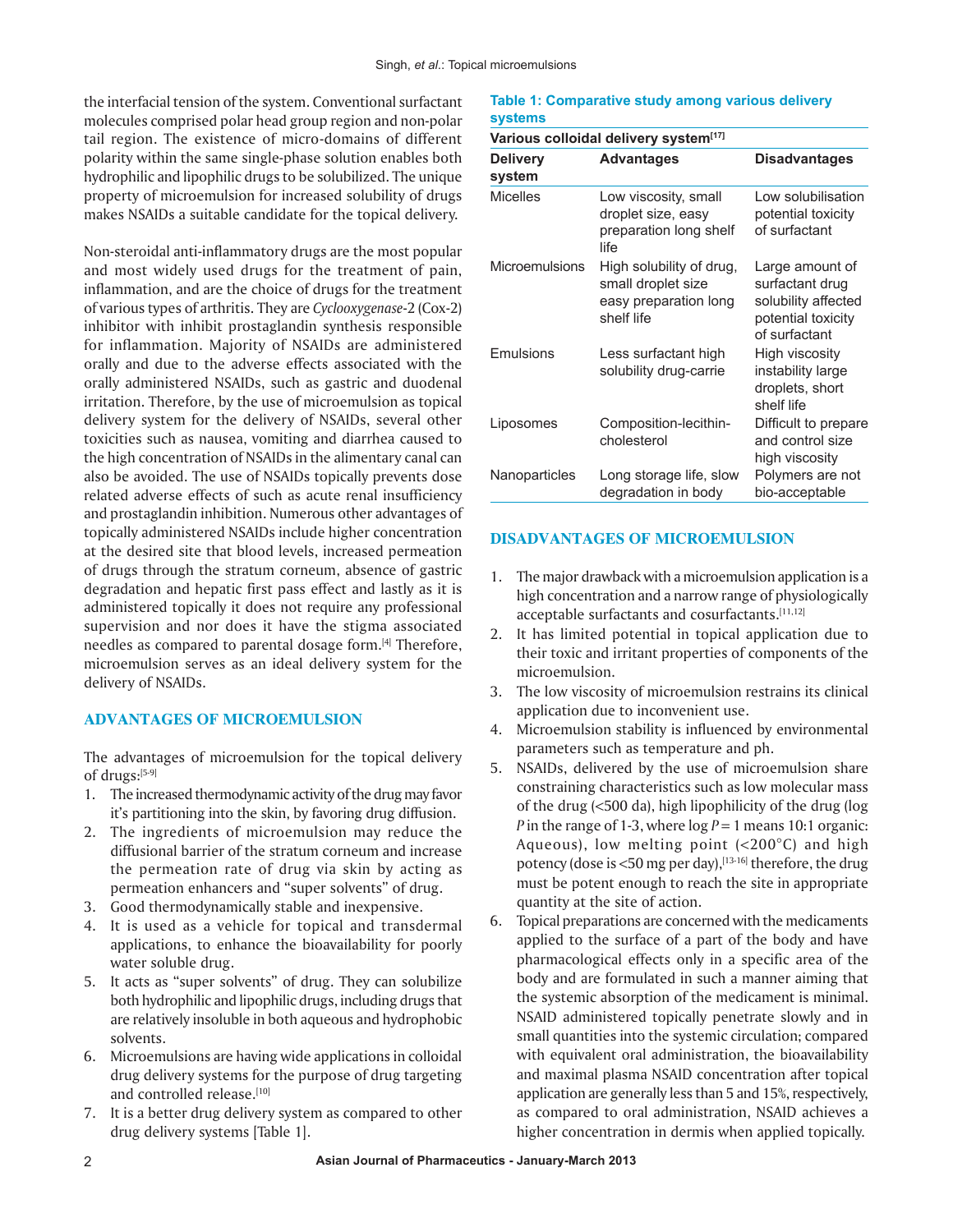## **MECHANISM OF DRUG TRANSPORT**

As per the dermal application, microemulsion tend to increase the transdermal permeation of drugs as a result of interaction with stratum corneum, changing the structural rearrangement of its lipid layers and altering the partition coefficient of the drug towards the skin thereby act as a penetration enhancer. There is an increase in the concentration gradient and increased thermodynamic activity towards the skin. Those drugs candidate that have a sufficient hydrophilic lipophilic characteristic can permeate through the lipid bilayer directly by passive diffusion. Drugs having limited lipid solubility are transported via carrier mediated mechanism through the lipid bilayer [Figure 1].

# **FACTORS AFFECTING PENETRATION OF DRUG THROUGH THE SKIN**

The nature of the drug (hydrophilic or lipophilic drug)‑generally lipophilic NSAIDs e.g., ketoprofen, indomethacin, piroxicam are preferred more since the stratum corneum in lipophilic in nature, hydrophilic drugs permeate very slowly through the stratum corneum due to its inability to partition from the aqueous environment to the lipophilic environment. Therefore, NSAIDs that have a high partition coefficient are preferred for topical delivery.

The nature of the vehicle (gel-state, emulsions, microemulsions, complexation of the drug with cyclodextrines, liposomes and nanoparticles)‑in a gel state the active constituent in entrapped with the three dimensional polymeric matrix, the release is dependent on the nature of matrix and the concentration of polymer. However, additional components such as penetration enhancer must be added into the gel to facilitate the permeation of the active component through the skin. Microemulsion have an inherent property of increased solubility of hydrophilic and lipophilic drug and an increased permeation through the skin and decreased particle size as compared to emulsion making them an ideal candidate for topical application. Cyclodextrin on the other hand, have a hydrophilic exterior and a lipophilic core, making it a suitable candidate for poorly soluble lipophilic drugs, however if used for topical delivery, its hydrophilic core makes it unsuitable to permeate through the stratum corneum. Liposomes are microscopic vesicles consisting of one or more membrane‑like phospholipid bilayers surrounding an aqueous medium.[18,19] Liposomes are insoluble in water and cannot penetrate the skin deeply rendering them unsuitable for topical application. Nanoparticles have attained limited success in topical delivery considering their deep penetration and toxicity property.

Presence of the enhancers (isopropyl myristat, isopropyl palmitat, hydrogenated soybean phospholipids, non‑ionic surfactants, terpenes, alcohols with long carbon chain c8‑c12, etc.,) this tends to increase the penetration of the drug across the skin.



**Figure 1:** Diagram of the potential routes of drug penetration - stratum corneum. I = Intercellular, T = Transcellular, A = Appendegeal

# **ESSENTIAL CONDITIONS FOR FORMATION OF MICROEMULSION**

Few essential condition that has been described by Schulman, *et al.*, [2] are as follows:

- 1. The production of a very low interfacial tension at the water-oil interface;
- 2. The formation of a highly fluid interfacial surfactant film
- 3. The penetration and association of the molecules of the oil phase with the interfacial surfactant film.

# **PSEUDOTERNARY PHASE DIAGRAM AND STRUCTURE OF MICROEMULSION**

The purpose of constructing pseudo ternary phase diagrams was to obtain the concentration ranges of the predetermined components of oil, surfactant and the aqueous phase that can result in large existence area of microemulsion. Co‑surfactants are used at a fixed ratio to the surfactant and are treated as a pseudo component. Gibbs phase diagrams can be used to show the influence of changes in the volume fractions of the different phases on the phase behavior of the system.[20] The apex of the triangles represents 100% of the particular component of the microemulsion, as we move away from the apex the concentration of the particular component decreases and increases the concentration of the other two components. Each point, within the pseudo ternary phase diagram, represents an unique composition of oil, surfactant or co-surfactant and water. Each mixture was visually observed for phase clarity and flow ability. These values were then used to determine the boundaries of the microemulsion domain corresponding to the chosen value of oils, as well as the surfactant or co‑surfactant mixing ratio.

A wide variety of structures and phases of microemulsion are formed by the mixture of oil, water and surfactants [Figure 2]. The structural examinations of the microemulsion can reveal the existence of regular emulsions, anisotropic crystalline hexagonal or cubic phases, and lamellar structures depending on the ratio of the components.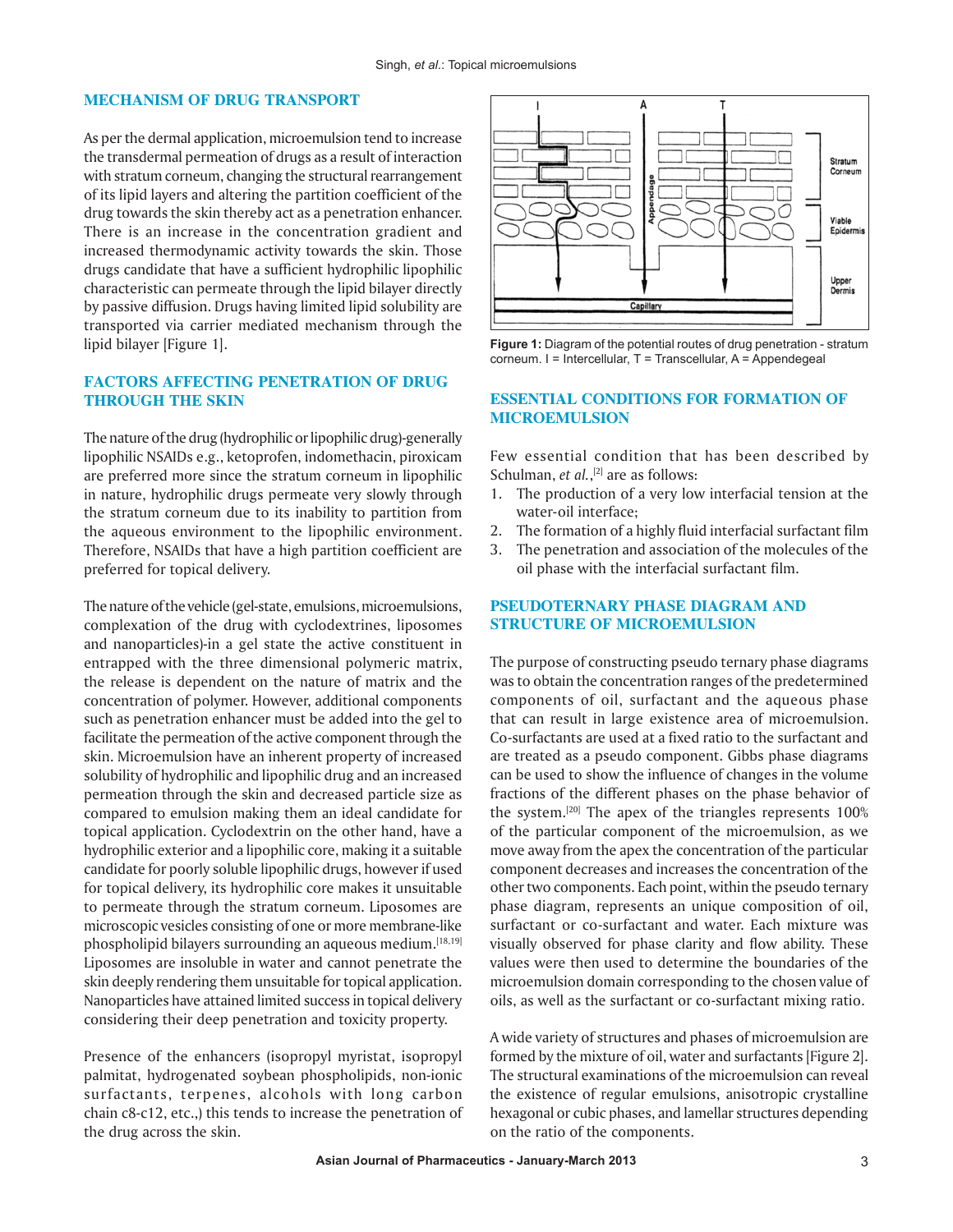## **CONSTITUENTS OF MICROEMULSION**

#### **Oil phase**

The oil component influences curvature by its ability to penetrate and hence swell the tail group region of the surfactant monolayer. Saturated and unsaturated fatty acids, long chain alcohols, triglycerides, e.g., toluene, cyclo hexane, mineral or vegetable oil, silicone oil, or esters of fatty acids, etc., are widely used as oil component.

## **Aqueous phase**

The aqueous phase may contain hydrophilic active ingredients and preservatives. Buffer solutions are used as aqueous phase by some researchers.

#### **Surfactants**

The hydrophilic-lipophilic balance (HLB) system has been used for the selection of surfactants for microemulsion. Using this system, w/o microemulsion are formed using emulsifiers within the HLB range of 3-6, while o/w microemulsion are formed within the range of 8‑18. The choice of emulsifiers is determined by the average HLB requirement of the proposed microemulsion.<sup>[21,22]</sup> The surfactant are generally ionic, non-ionic or amphoteric due to their inherent property of lower toxicity, lower potential for irritation and good cutaneous tolerance. The surfactants chosen are generally from the non‑ionic group because of their good cutaneous tolerance.

#### **Co‑surfactants**

In most cases, single‑chain surfactants alone are unable to reduce the o/w interfacial tension sufficiently to enable a microemulsion to form.<sup>[23,24]</sup> The presence of co-surfactants allows the interfacial film sufficient flexibility to take up different curvatures required to form microemulsion over a wide range of composition.<sup>[25-27]</sup> The co-surfactant, generally used were short chain fatty alcohol such as pentane, hexanol, benzyl alcohol. these are most often polyols, esters of polyols derivatives of glycerol and organic acids, poloxamer, polysorbate 80, span 20, cinnamicaldehyde, alcohol, (ethanol, propanol, isopropanol, propylene glycol etc.,), long chain alcohols (1-buthanol, decanol, octanol etc.,).<sup>[28]</sup> Their main purpose is to make the interfacial film fluid by wedging themselves between the surfactant molecules.<sup>[29]</sup>

# **SOLUBILISING PROPERTY OF MICROEMULSIONS**

Achieving good solubility is one of the important criteria for the formation of efficient pharmaceutical formulations. It is well known that only the fraction of the drug that is dissolved in the vehicle can permeate through the skin. Since the release of drug for the formulation is dependent on the concentration (activity) gradient, thus microemulsion serves as an advantage. Research indicated that the unique structural organization of the phases in microemulsion contribute to additional solubility regions, increasing the load capacity of the microemulsion, compared to non‑structured solutions



**Figure 2:** Phase diagram: Water (aqueous phase), oil, surfactant and formation of structure of microemulsion

containing the same fraction of the constituents, which principally can form microemulsion.<sup>[30-33]</sup> Microemulsions are having a capability of incorporating a large variety of lipophilic and hydrophilic phases. The increased solubility of the drug in the microemulsion is by the virtue of the increase in the additional solubilization sites of the lipophilic and hydrophilic moiety of the surfactant interface film formed in the microemulsion.

# **METHOD OF PREPARATION**

While formulating microemulsion, three factors must be considered.[34]

Firstly, emulsifiers or surfactants must be selected to produce an ultra-low interfacial tension  $\left($  < 10<sup>-3</sup> mn $\left($ m). Low interfacial tension is the prime reason for spontaneous emulsification of oil in water and water in oil.

Secondly, concentration of emulsifier or surfactant must be high to provide the number of surfactant molecules needed to stabilize the micro droplets produced by ultra‑low interfacial tension. Microemulsion are in the range of 100‑1000 A° in diameter, 30% of oil dispersed in water with 200  $A^{\circ}$  droplet diameter will create  $10^6$  cm<sup>2</sup> of total interfacial area per millimeter of microemulsion, thus the large concentration (10‑40%) of surfactant is required to stabilize the newly created interface of microemulsion droplets. the right choice of structure of surfactant and co‑surfactant can reduce the concentration of surfactant required for microemulsion. surfactant partitions into three compartments: Water, oil, and interface and thus minimizes their concentration in bulk oil and water phases.

Thirdly, factor to be considered is flexibility or fluidity of the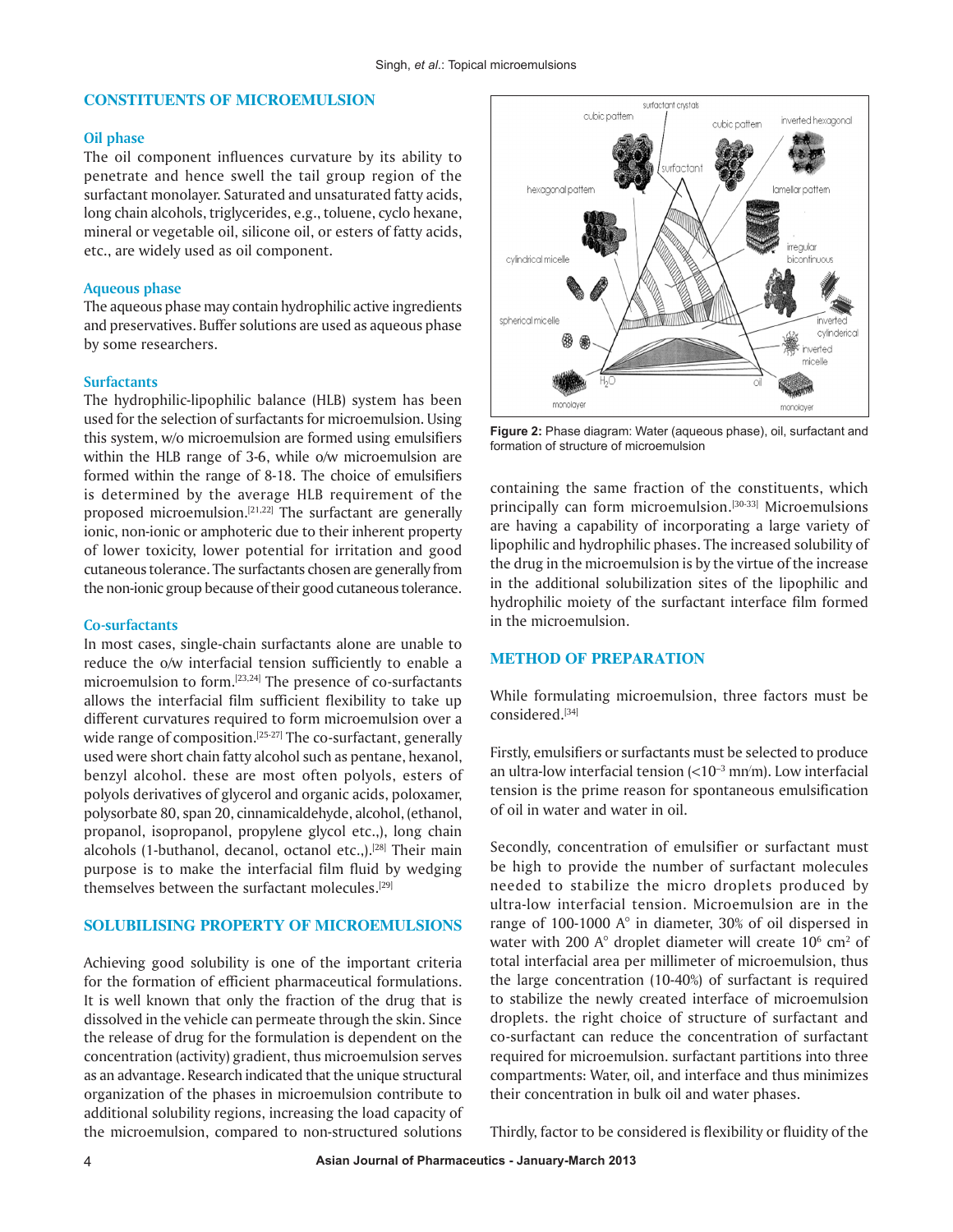interface to promote the formation of microemulsion. Short chain alcohols ( $c_4$ - $c_7$ ) are often added as co-surfactant in surfactant, water and oil system for preparing microemulsion.

## **Phase titration method**

Microemulsions are prepared by the spontaneous emulsification method (phase titration method) and can be depicted with the help of phase diagrams. Construction of phase diagram is a useful approach to study the complex series of interactions that can occur when different components are mixed. Microemulsions are formed along with various association structures (including emulsion, micelles, lamellar, hexagonal, cubic, and various gels and oily dispersion) depending on the chemical composition and concentration of each component. The understanding of their phase equilibria and demarcation of the phase boundaries are essential aspects of the study, as quaternary phase diagram (four component system) is time consuming and difficult to interpret. Pseudoternary phase diagram is often constructed to find the different zones including microemulsions zone, in which each corner of the diagram represents 100% of the particular component. The region can be separated into w/o or o/w microemulsion by considering the composition that is whether it is oil rich or water rich. Observations should be made carefully so that the metastable systems are not included.<sup>[35]</sup>

#### **Phase inversion temperature method**

Phase inversion of microemulsion occurs up on addition of excess of the dispersed phase or in response to temperature.[36] During phase inversion drastic physical changes occur including changes in particle size that can affect drug release both *in vivo* and *in vitro*. These methods make use of changing the spontaneous curvature of the surfactant. For the non-ionic surfactant, this can be achieved by changing the temperature of the system, forcing a transition from an o/w microemulsion at low temperature to a w/o microemulsion at higher temperature is called as transitional phase inversion. During cooling, the system crosses a point of zero spontaneous curvature and minimal surface tension, promoting the formation finely dispersed oil droplets.

Rosano<sup>[37]</sup> suggested a way to find out the minimum amount of primary surfactant needed for a particular system. The minimum amount of primary surfactant required for the microemulsion is calculated by determining the surface area or mono‑molecular interfacial film area necessary to form between the dispersed phase and the continuous phase.

If V (ml) of phase is dispersed into spherical droplets of radius  $r(a<sup>o</sup>)$ , the total volume of dispersed phase can be expressed as

$$
V = a (4/3) \pi r^3 \tag{1}
$$

Where

a = total number of droplets formed by the dispersed phase.

The total surface area a of the droplets is  $a = a4 \pi r^2$ 

$$
A = \delta n \tag{2}
$$

Where  $\delta$  = area per surfactant molecule  $n =$  number of surfactant molecule. Combining these equations

$$
n = (3 \text{ v})/\delta \text{ r} \tag{3}
$$

The value of  $\delta$  can be obtained from surface tension versus log concentration plot of surfactant solution.

For microemulsion upper limit of r is 40 nm, while lower limit is decided by surfactant chain length.

Rosano calculation provides the minimum amount of surfactant necessary to cover the interface. It does not include amount of surfactant that is dispersed in both aqueous and oil phase.

## **EVALUATION OF MICROEMULSION**

Sophisticated physical techniques such as

Small angle X-ray scattering, Small angle neutron scattering, Dynamic light scattering, Transmission electron microscopy, Nuclear magnetic resonance, Time resolved fluorescence quenching. Can be used for evaluation of microemulsion depending upon properties.

## **RESEARCH WORK BEING CARRIED OUT IN THE FIELD OF MICROEMULSION USING NSAIDs**

In the recent years, there has been a large interest in the topical delivery of NSAIDs via various delivery systems. Various researches had been carried out for the delivery of NSAIDs via hydrogels, microemulsion, transdermal delivery system, nanoemulsion and cyclodextrin entrapped NSAIDs [Table 2].

#### **CONCLUSION**

Microemulsions serve as a promising drug delivery system for NSAID. Microemulsions provide a substantial advantage about the solubility. Several lipophilic drugs are made soluble in organic phase and then incorporated in combination of aqueous and surfactant mixture, providing a desired dosage form with therapeutic effect.

Large scale production is easy in terms of formulation time period. Microemulsion offers various advantages like increased solubility, bioavailability and controlled release. However, much work still remains to be done in the field of topical microemulsion with relation to NSAID.

Some factors should be considered while dealing with microemulsion, such as suitable type of surfactant to protect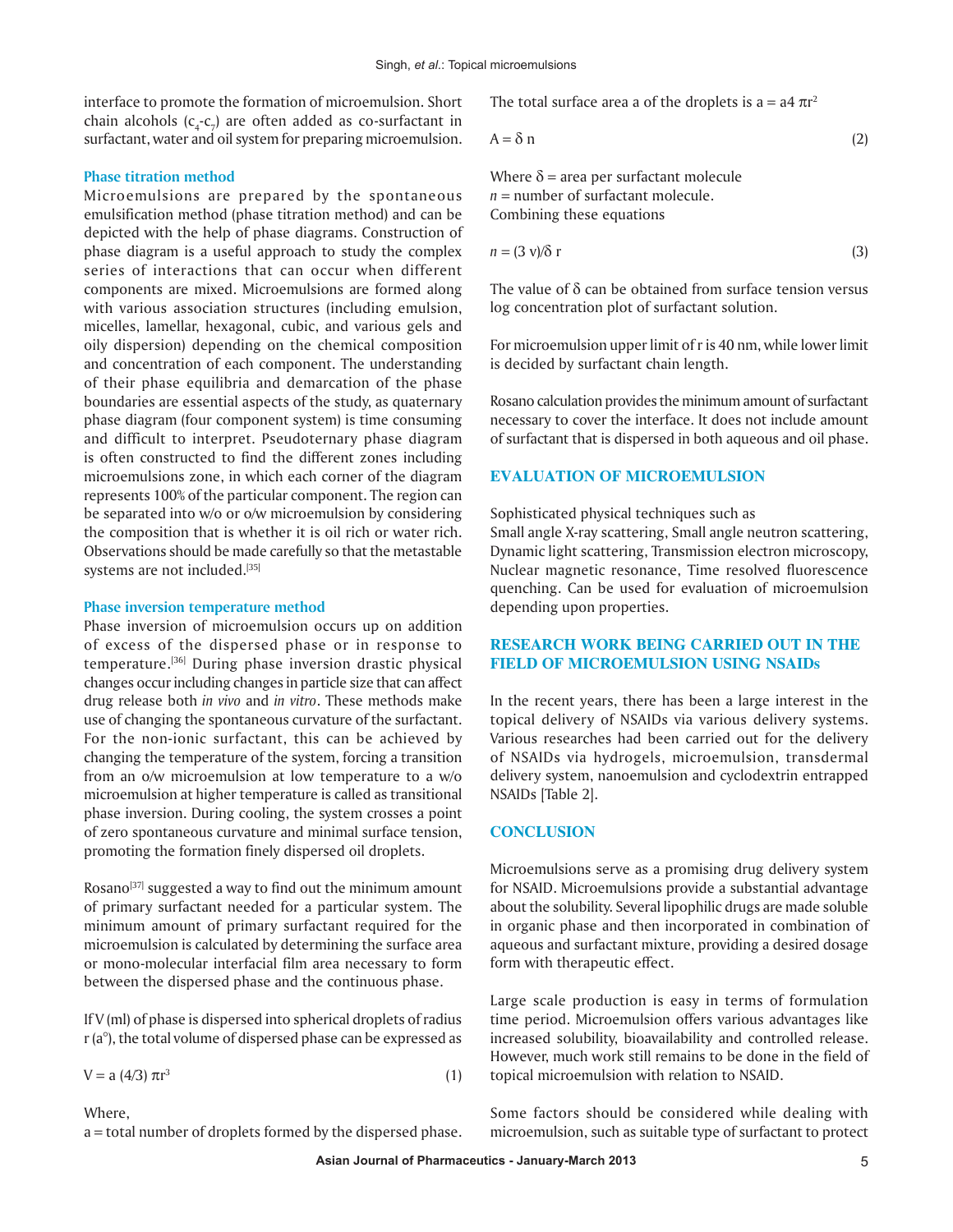| Name of drug                 | <b>Research work</b>                                                                                                                                                     |  |
|------------------------------|--------------------------------------------------------------------------------------------------------------------------------------------------------------------------|--|
| Nimsulide <sup>[38]</sup>    | Formulation, development and evaluation of topical microemulsion gels for nimsulide                                                                                      |  |
| Aceclofenac <sup>[39]</sup>  | Development and characterization of microemulsion formulation for transdermal delivery of<br>Aceclofenac: A research                                                     |  |
| Ibuprofen <sup>[40]</sup>    | Fabrication and evaluation of hydrogel thickened microemulsion of ibuprofen for topical delivery                                                                         |  |
| Ketoprofen <sup>[41]</sup>   | Formulation and in vitro evaluation of ketoprofen in palm oil esters nanoemulsion for topical delivery                                                                   |  |
| Ketoprofen <sup>[42]</sup>   | The novel formulation design of o/w microemulsion of ketoprofen for improving transdermal absorption                                                                     |  |
| Diclofenac <sup>[43]</sup>   | Topical delivery of diclofenac using microemulsion systems                                                                                                               |  |
| Indomethacin <sup>[44]</sup> | Microemulsions as vehicles for transdermal permeation of drugs                                                                                                           |  |
| Piroxicam <sup>[45]</sup>    | Fluorescence quenching of acridine orange in microemulsions induced by the non-steroidal<br>anti-inflammatory drug piroxicam                                             |  |
| Ketoprofen <sup>[46]</sup>   | Lecithin microemulsions for the topical administration of ketoprofen: Percutaneous adsorption through<br>human skin and in vivo human skin tolerability                  |  |
| Ketoprofen <sup>[47]</sup>   | Transdermal delivery of ketoprofen using microemulsions                                                                                                                  |  |
| Piroxicam <sup>[48]</sup>    | Inclusion complex of piroxicam with beta-cyclodextrin and incorporation in cationic microemulsion.<br>in vitro drug release and in vivo topical anti-inflammatory effect |  |
| Indomethacin <sup>[49]</sup> | Influence of phase transformation on indomethacin release from microemulsions                                                                                            |  |

#### **Table 2: Research work using non steroidal anti** *inflammatory* **drug (NSAIDs) for topical delivery**

and dissolve drug. Surfactant can be cationic, anionic, non‑ionic or mixed system. Concentration of surfactant influences the carrier system because concentration of surfactant determines the effectiveness of drug delivery system. Finally the condition of target site is critically important.

Microemulsion can be a potential delivery system for the delivery of two or more medicaments simultaneously, but the main challenge is the control of drug diffusion and partitioning between dispersed phase and dispersion medium.

Ultimately, microemulsion offers a potentially powerful carrier system for drug delivery having suitable characteristics of high solubilization capacity, transparency, thermodynamic stability, and ease in preparation and high diffusion and absorption rates through layers of skin.

## **REFERENCES**

- 1. David AO, Anton HA. Topical Drug Delivery Formulations. New York: Marcel Dekker; 1990. p. 1.
- 2. Hoar TP, Schulman JH. Transparent water in oil dispersions: The oleopathic hydromicelle. Nat 1943;152:102‑3.
- 3. Attwood D, Kreuter J. Colloidal Drug Delivery System. New York: Marcel Dekker; 1994. p. 31‑71.
- 4. Heyneman CA, Lawless‑Liday C, Wall GC. Oral versus topical NSAIDs in rheumatic diseases: A comparison. Drugs 2000;60:555‑74.
- 5. Gupta RR, Jain SK, Varshney M. AOT water‑in‑oil microemulsions as a penetration enhancer in transdermal drug delivery of 5‑fluorouracil. Colloids Surf B Biointerfaces 2005;41:25‑32.
- 6. Peltola S, Saarinen‑Savolainen P, Kiesvaara J, Suhonen TM, Urtti A. Microemulsions for topical delivery of estradiol. Int J Pharm 2003;254:99‑107.
- 7. Changez M, Chander J, Dinda AK. Transdermal permeation of tetracaine hydrochloride by lecithin microemulsion: *In vivo*. Colloids Surf B Biointerfaces 2006;48:58‑66.
- 8. Chen H, Chang X, Weng T, Zhao X, Gao Z, Yang Y, *et al*., A study of microemulsion systems for transdermal delivery of triptolide. J Control Release 2004;98:427‑36.
- 9. Chen H, Chang X, Du D, Li J, Xu H, Yang X. Microemulsion-based

hydrogel formulation of ibuprofen for topical delivery. Int J Pharm 2006;315:52‑8.

- 10. Singh V, Bushettii SS, AppalaRaju S, Ahmad R, Singh M, Bisht A. Microemulsions as a promising delivery systems: A review. Ind J Pharm Edu Res 2011;4:54.
- 11. von Corswant C, Thorén P, Engström S. Triglyceride-based microemulsion for intravenous administration of sparingly soluble substances. J Pharm Sci 1998;87:200‑8.
- 12. Aboofazeli R, Patel N, Thomas M, Lawrence MJ. Investigations into the formation and characterization of phospholipids microemulsions. iv. pseudo-ternary phase diagrams of systems containing water-lecithin-alcohol and oil; the influence of oil. Int J Pharm 1995;125:107‑16.
- 13. Guy RH. Current status and future prospects of transdermal drug delivery. Pharm Res 1996;13:1765‑9.
- 14. Gordon RD, Peterson TA. Four myths about transdermal drug delivery. Drug Deliv Technol 2003;3:1‑7.
- 15. Boucaud A. Trends in the use of ultrasound‑mediated transdermal drug delivery. Drug Discov Today 2004;9:827‑8.
- 16. Prausnitz MR, Mitragotri S, Langer R. Current status and future potential of transdermal drug delivery. Nat Rev Drug Discov 2004;3:115‑24.
- 17. Bagwe RP, Kanicky JR, Palla BJ, Patanjali PK, Shah DO. Improved drug delivery using microemulsions: Rationale, recent progress, and new horizons. Crit Rev Ther Drug Carrier Syst 2001;18:77‑140.
- 18. Fang JY, Lin HH, Hsu LR, Tsai YH. Characterization and stability of various liposome‑encapsulated enoxacin formulations. Chem Pharm Bull (Tokyo) 1997;45:1504‑9.
- 19. Gutati M, Grover M, Singh S, Singh M. Lipophilic drug derivatives in liposomes. Int J Pharm 1998;165:129‑68.
- 20. Martin A. Coarse dispersions. In: Physical Pharmacy. 4<sup>th</sup> ed. New Delhi: B.I. Waverly Pvt, Ltd; 1994. p. 495‑6.
- 21. Shah DO, Hamlin RM Jr. Structure of water in microemulsions: Electrical, birefringence, and nuclear magnetic resonance studies. Science 1971;171:483‑5.
- 22. Shinoda K, Freiberg S. Microemulsions: Colloidal aspects. Adv Colloid Interface Sci 1975;4:281‑300.
- 23. Tenjarla S. Microemulsions: An overview and pharmaceutical applications. Crit Rev Ther Drug Carrier Syst 1999;16:461-521.
- 24. Attwood D, Mallon C, Taylor CJ. Phase studies of oil-in water phospoholipid microemulsions. Int J Pharm 1992;84:45‑8.
- 25. Ghosh PK, Murthy RS. Microemulsions: A potential drug delivery system. Curr Drug Deliv 2006;3:167‑80.
- 26. Lawrence MJ, Rees GD. Microemulsion-based media as novel drug delivery systems. Adv Drug Deliv Rev 2000;45:89‑121.